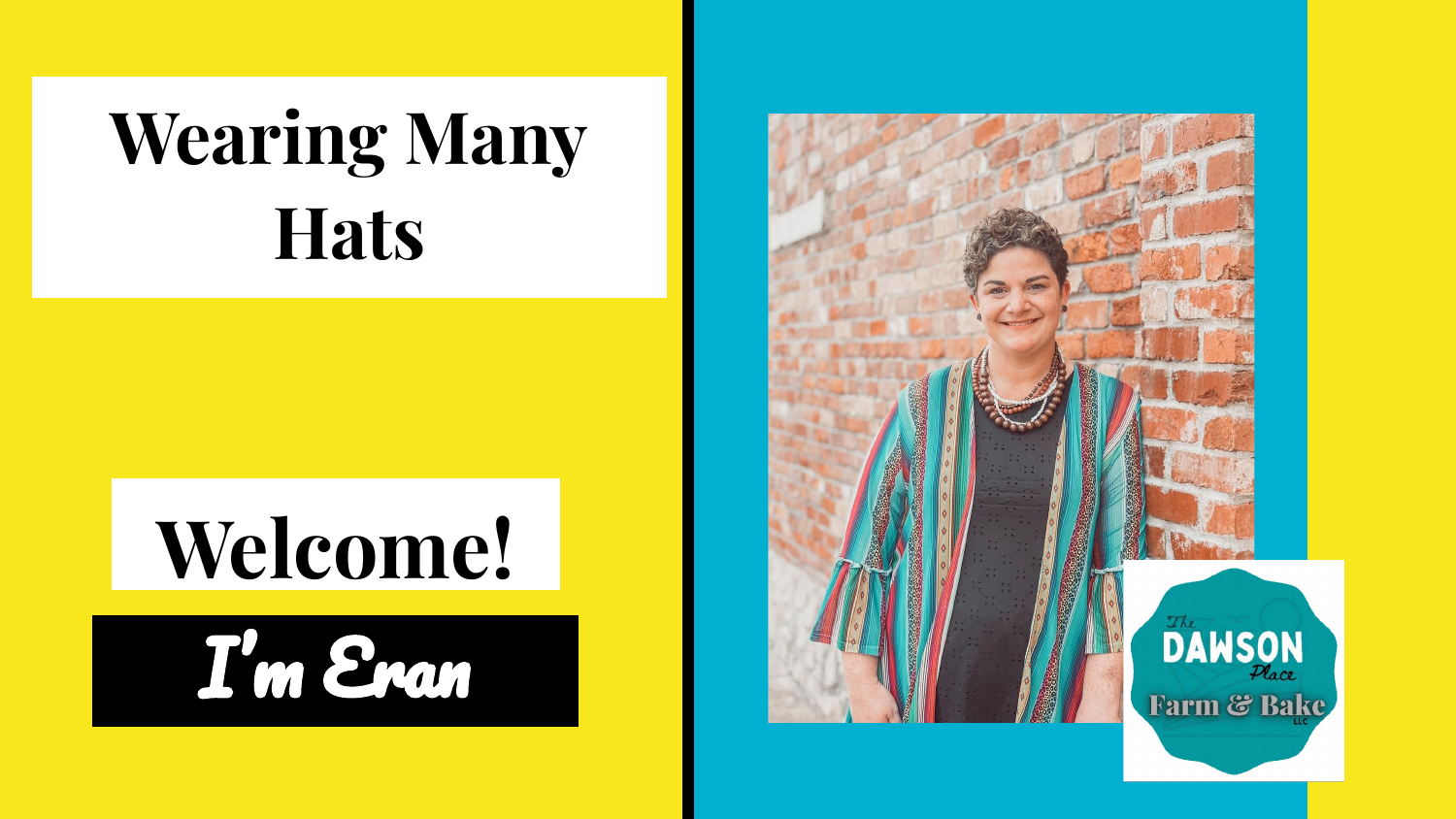#### Today's List

Setting Boundaries Accomplishing Everything Time Management Prioritization Self Care Walking Away

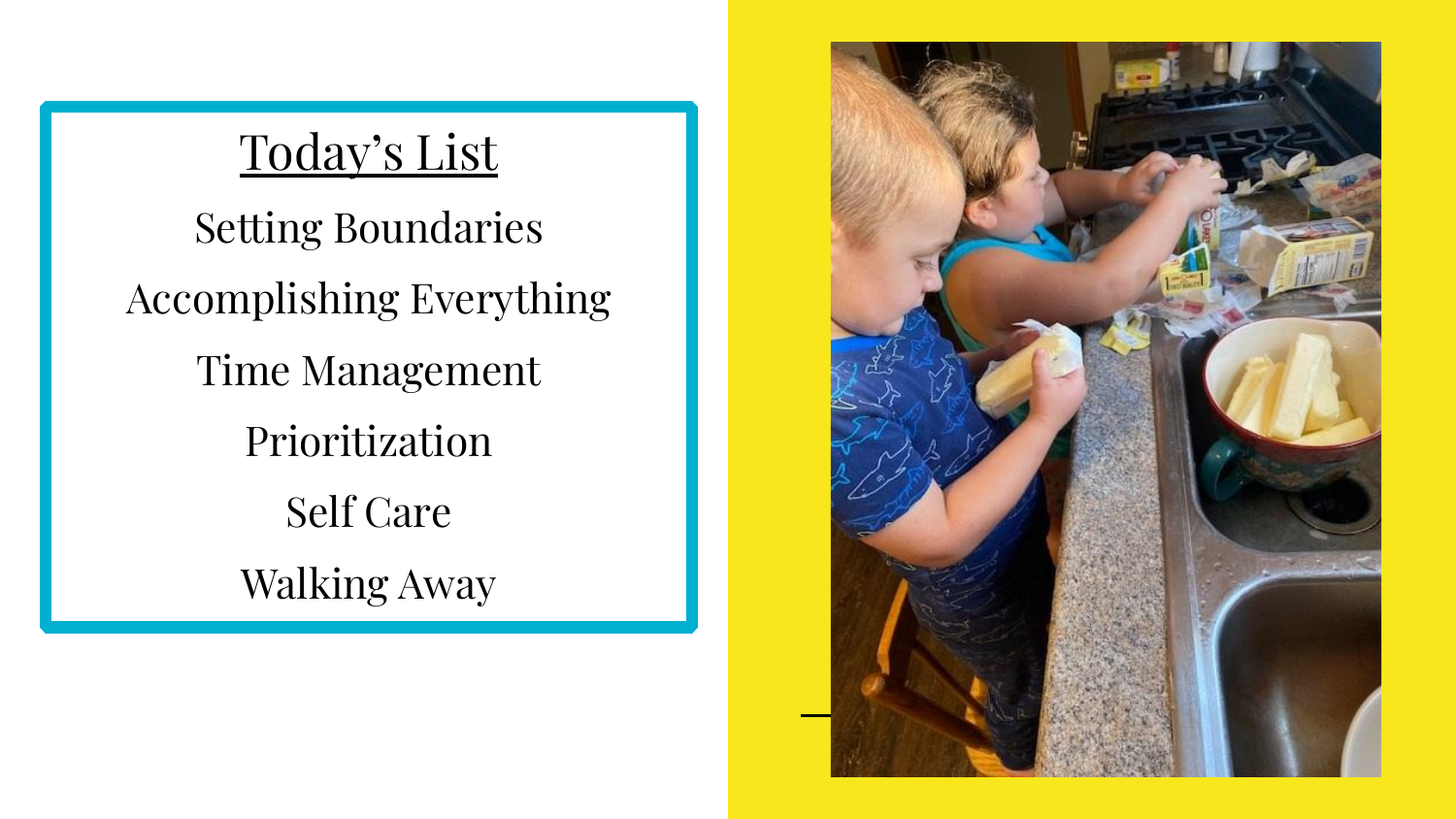# **How do I do it ALL?**

#### **Shhhh. I don't.**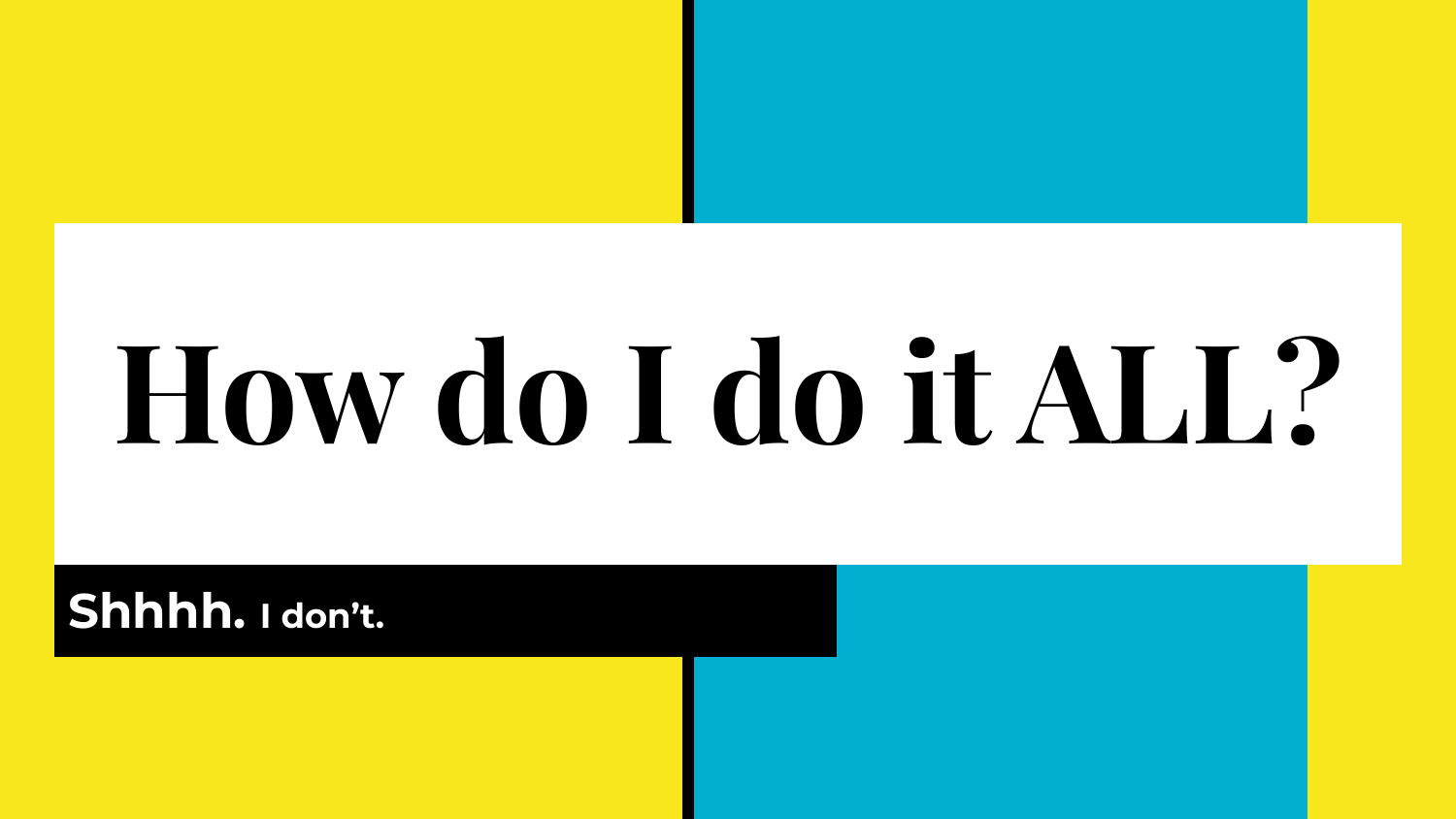#### What's important to you?

### **Boundaries**

#### Vocalize your boundaries.

#### Set realistic expectations.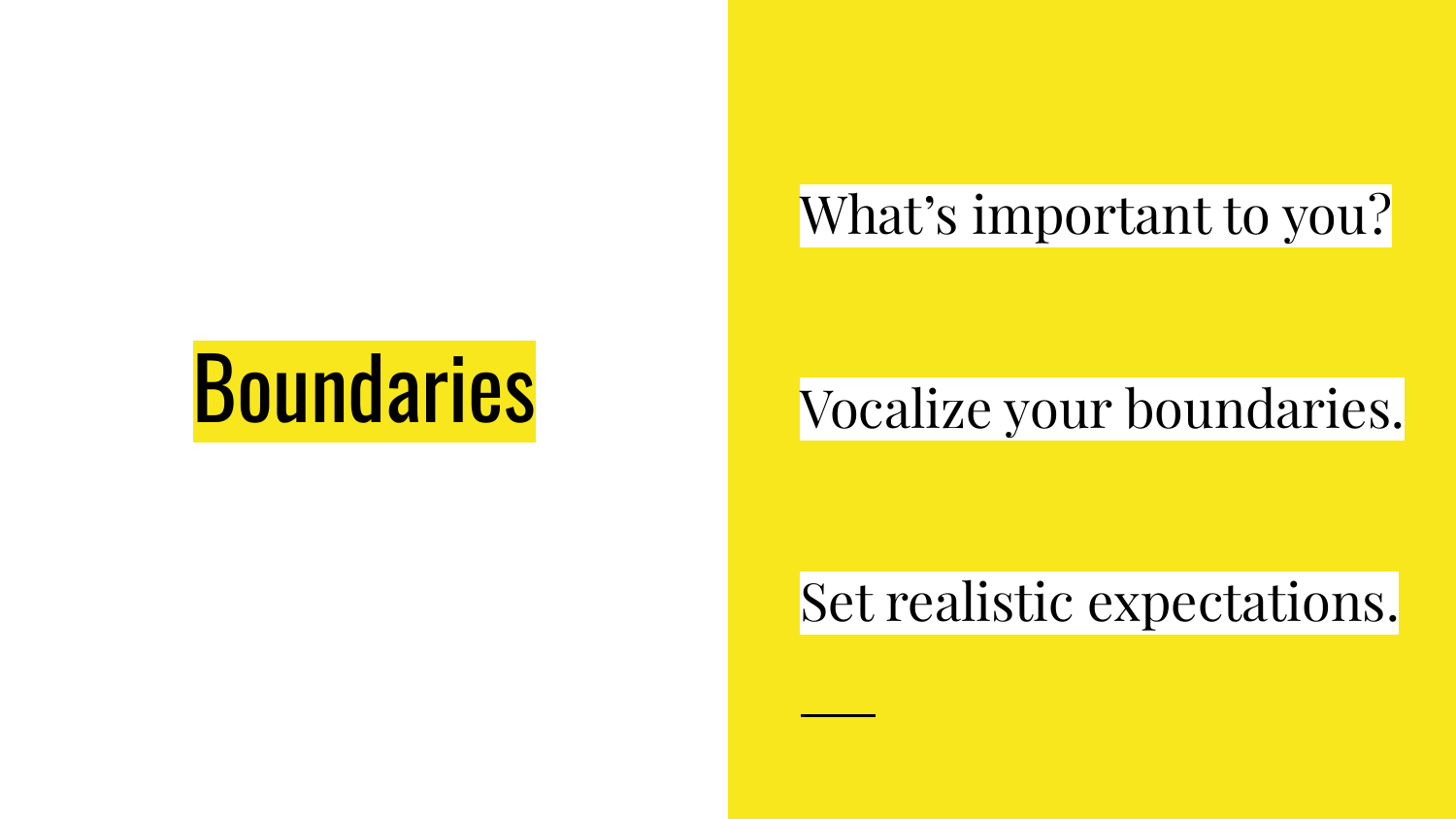### **Accomplishing Everything**

What is everything?

Who determines that?

"Eran, hire a

housekeeper

and stop trying

to do it ALL!"

**July 2015**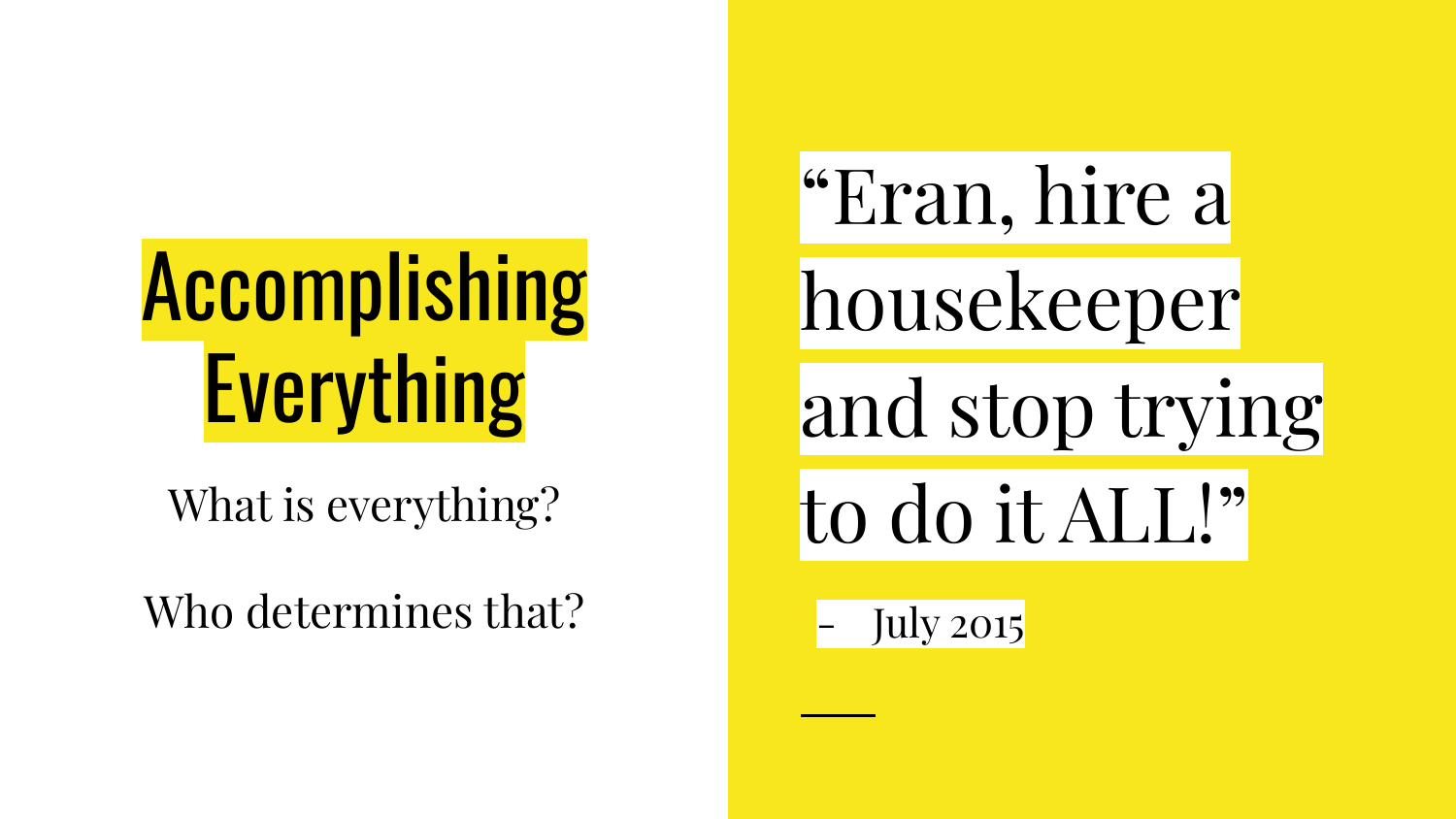### Time Management

What time of day do you thrive?



Cookies I baked at 5:15 a.m.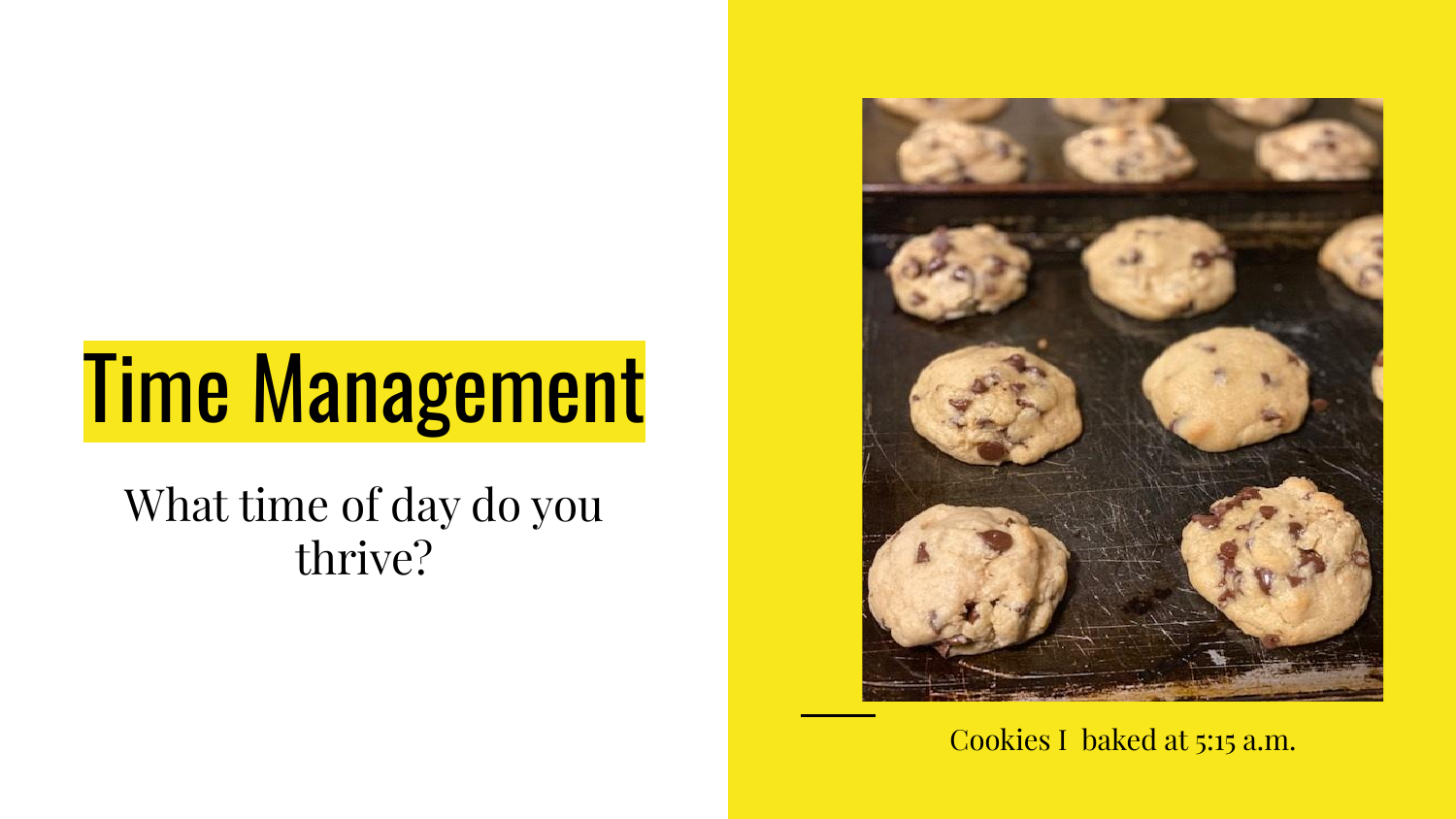### **Prioritization**

When this day is over, what do I hoped to have completed?

What has to be done right now?

What will happen if do this at a later time?

Am I achieving my personal goal?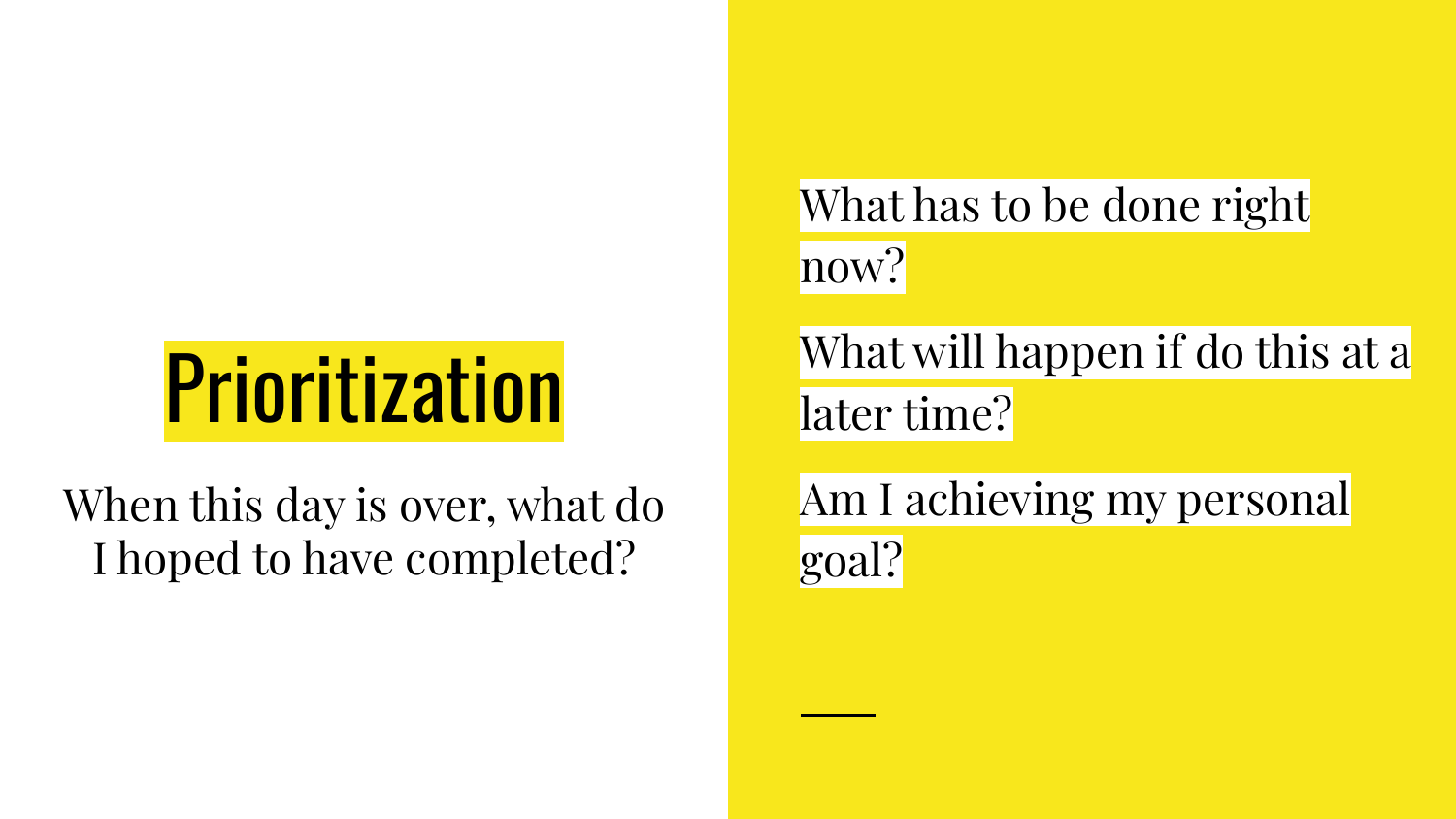### Just Walk Away

Am I pushing or exceeding my boundaries?

What are others needing from me?

How close am I to my goal?

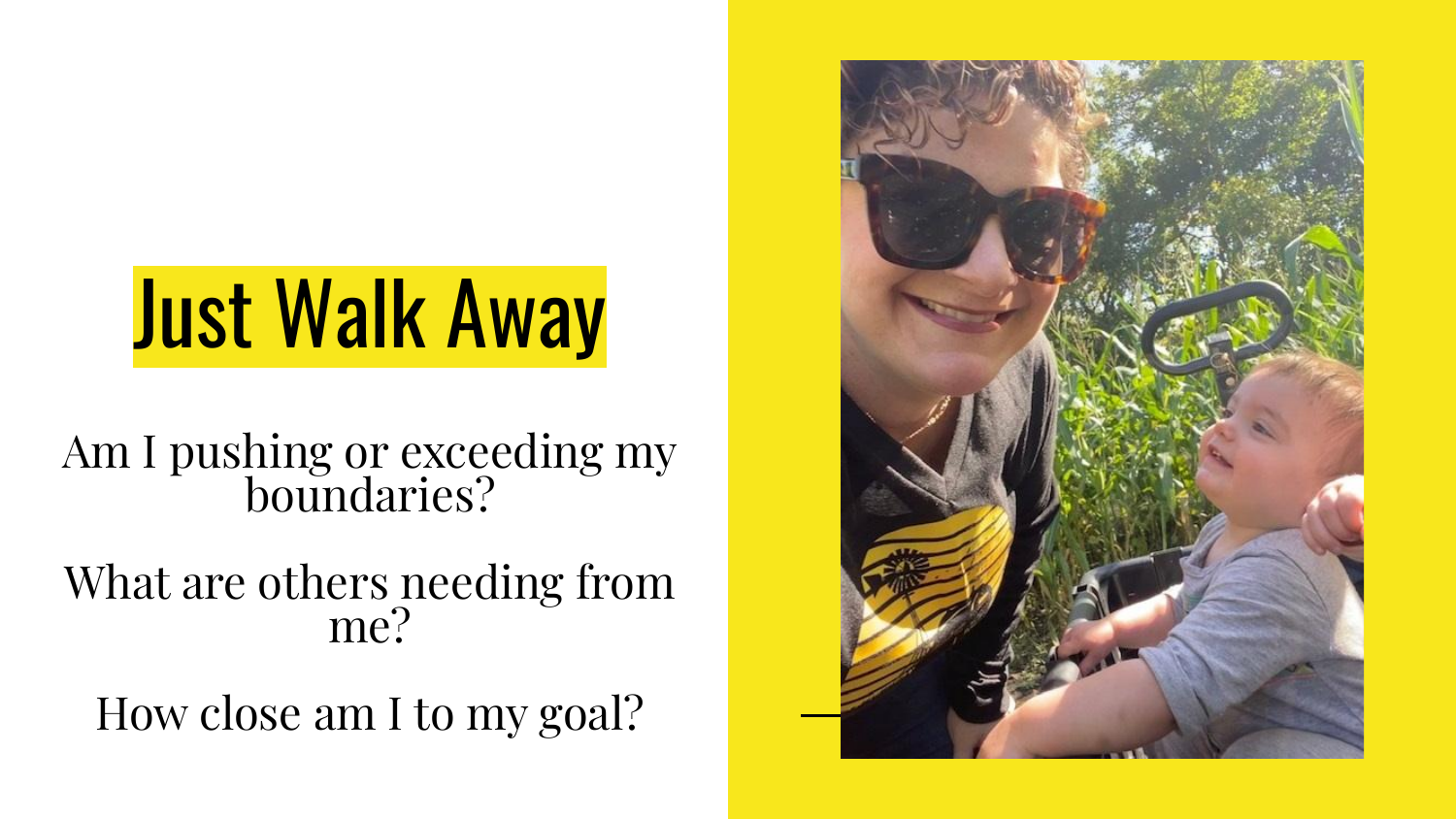### Self Care

Don't worry, it's not hours in the salon, weekly massages, or drinks with the girls after work on Friday.

It looks alot more like new Maybelline lipstick, overpriced sunglasses, a \$5 cup of morning coffee, and blaring Post Malone on my way home from work.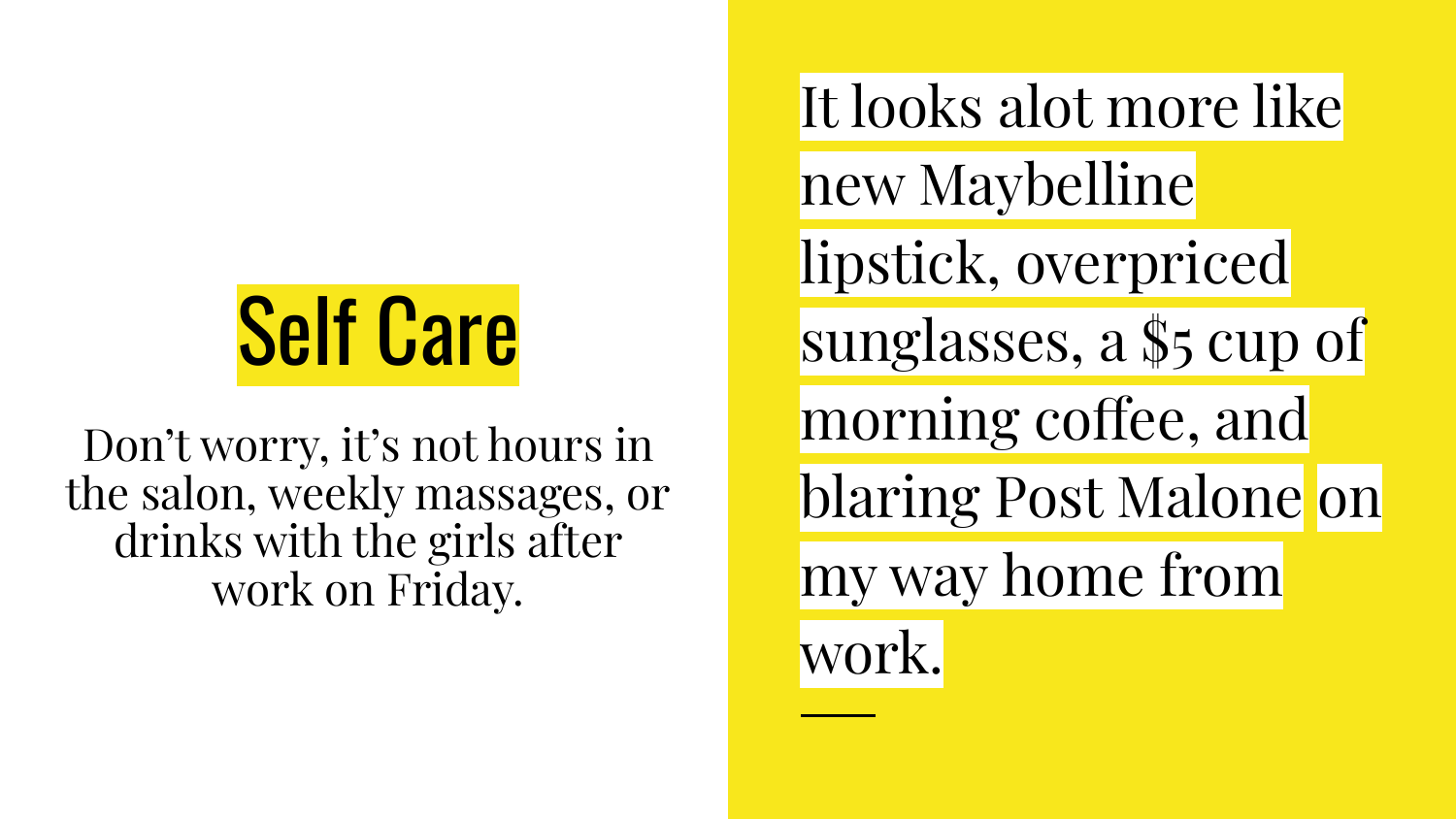**Today's Take Aways Identify what's important to you. Vocalize your boundaries. Stop trying to do it all. Set realistic expectations. Just walk away.**